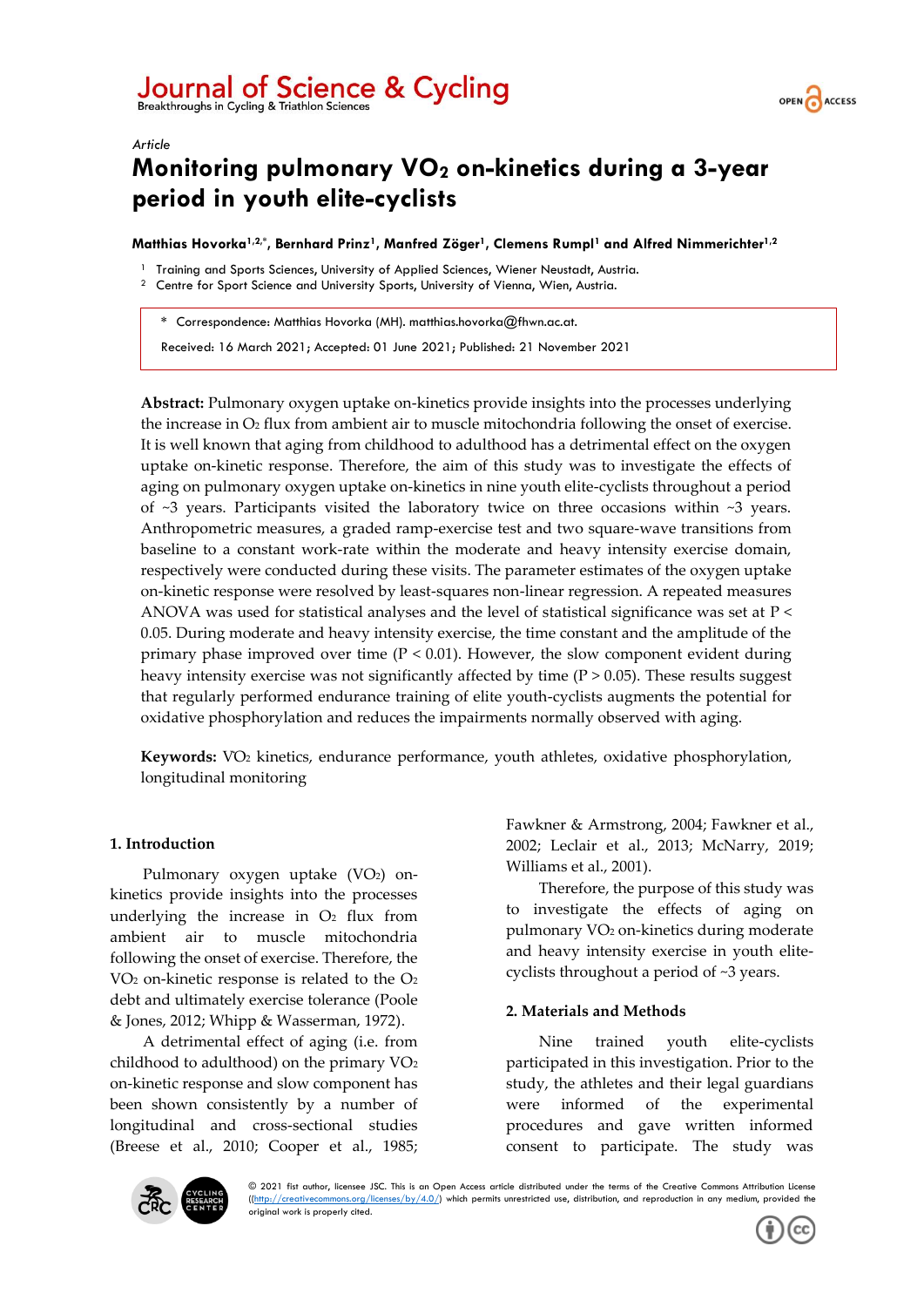conducted in accordance with the Declaration of Helsinki and approved by the institutional review board.

Participants visited the laboratory twice on three occasions within a period of ~3 years (Feb-2017, May-2018, Sep-2019). Anthropometric measures and a graded ramp-exercise test (GXT, 20 W.min-1 ) to determine peak oxygen uptake (VO<sub>2peak</sub>), maximal power (Wmax), ventilatory threshold (VT) and the intensity corresponding to 50% between VT and  $W_{\text{max}}$  ( $\Delta$ 50%) were conducted during the first visit (see table 1 for participant characteristics). On a subsequent visit, participants performed two square-wave transitions from a 3-min baseline at 40 W to a work-rate corresponding to 90% VT (moderate intensity) and  $\Delta 50\%$  (heavy intensity), respectively. All tests were conducted on the participants own road bikes mounted on a Cyclus 2 ergometer (RBM Electronics, Leipzig, Germany). Gas exchange and pulmonary ventilation were measured continuously during the GXT and breath-bybreath during the square-wave transitions with a portable gas analyzer (MetaMax 3B, Cortex Biophysik, Leipzig, Germany).

To determine VO<sup>2</sup> kinetic parameters, breath-by-breath data were filtered, linearly interpolated at 1-second intervals and time aligned to the onset of exercise. To account for the cardio-dynamic phase the first 20 s of each square-wave transition were excluded from further analyses. The parameter estimates of the exponential primary phase (i.e. time constant  $(\tau)$ , amplitude) were resolved by least-squares regression (GraphPad Prism 8.4.3, GraphPad Software Inc., San Diego, CA, USA). The VO<sup>2</sup> slow component evident during heavy intensity exercise was calculated as the difference between end-exercise  $VO<sub>2</sub>$  and the amplitude.

Descriptive data are presented as mean ± standard deviation (SD). A repeated measures ANOVA was used for statistical analyses. Tukey's post-hoc test was used for multiple pairwise comparisons. The level of statistical significance was set at P < 0.05 two tailed for all tests.

**Table 1.** Participants anthropometric characteristics and results of the graded rampexercise test as mean  $\pm$  SD (n = 9).

|                                                                | Feb<br>2017     | May<br>2018     | Sep<br>2019     |
|----------------------------------------------------------------|-----------------|-----------------|-----------------|
| Age<br>(years)                                                 | $14.5 \pm 1.1$  | $15.7 \pm 1.0$  | $16.7 \pm 1.2$  |
| Stature<br>(cm)                                                | $165 \pm 13$    | $171 \pm 11$    | $175 \pm 11$    |
| Body mass<br>(kg)                                              | $53.9 \pm 12.7$ | $59.1 \pm 11.7$ | $64.0 \pm 11.1$ |
| WR1 90% VT2<br>(W)                                             | $127 \pm 27$    | $135 \pm 30$    | $170 \pm 34$    |
| <b>WR1 A50%</b><br>(W)                                         | $218 \pm 44$    | $243 \pm 48$    | $279 \pm 5$     |
| VO <sub>2peak</sub> <sup>3</sup><br>$(mL \, min^{-1} kg^{-1})$ | $62.6 \pm 4.2$  | $61.1 \pm 4.6$  | $68.4 \pm 7.6$  |
| $W_{\rm max}$ 4<br>(W)                                         | $296 \pm 58$    | $332 \pm 65$    | $371 \pm 65$    |

<sup>1</sup> work-rate, <sup>2</sup> ventilatory threshold, <sup>3</sup> peak oxygen consumption, <sup>4</sup>maximal power.

#### **3. Results**

The parameter estimates of the primary phase VO<sup>2</sup> response for both square-wave transitions throughout the study are shown in figure 1. During moderate and heavy intensity exercise, τ significantly improved (i.e. was reduced) over time (90% VT:  $F_{2,16}$  = 7.18,  $P = 0.006$ ;  $\Delta 50\%$ :  $F_{2,16} = 14.70$ ,  $P < 0.001$ ). As a result of the increased work rate during moderate and heavy intensity exercise, the amplitude significantly increased over time (90% VT: F<sub>2,16</sub> = 27.40, P < 0.001;  $\Delta$ 50%: F<sub>2,16</sub> = 23.41,  $P \leq 0.001$ ). For multiple pairwise comparisons see figure 1.

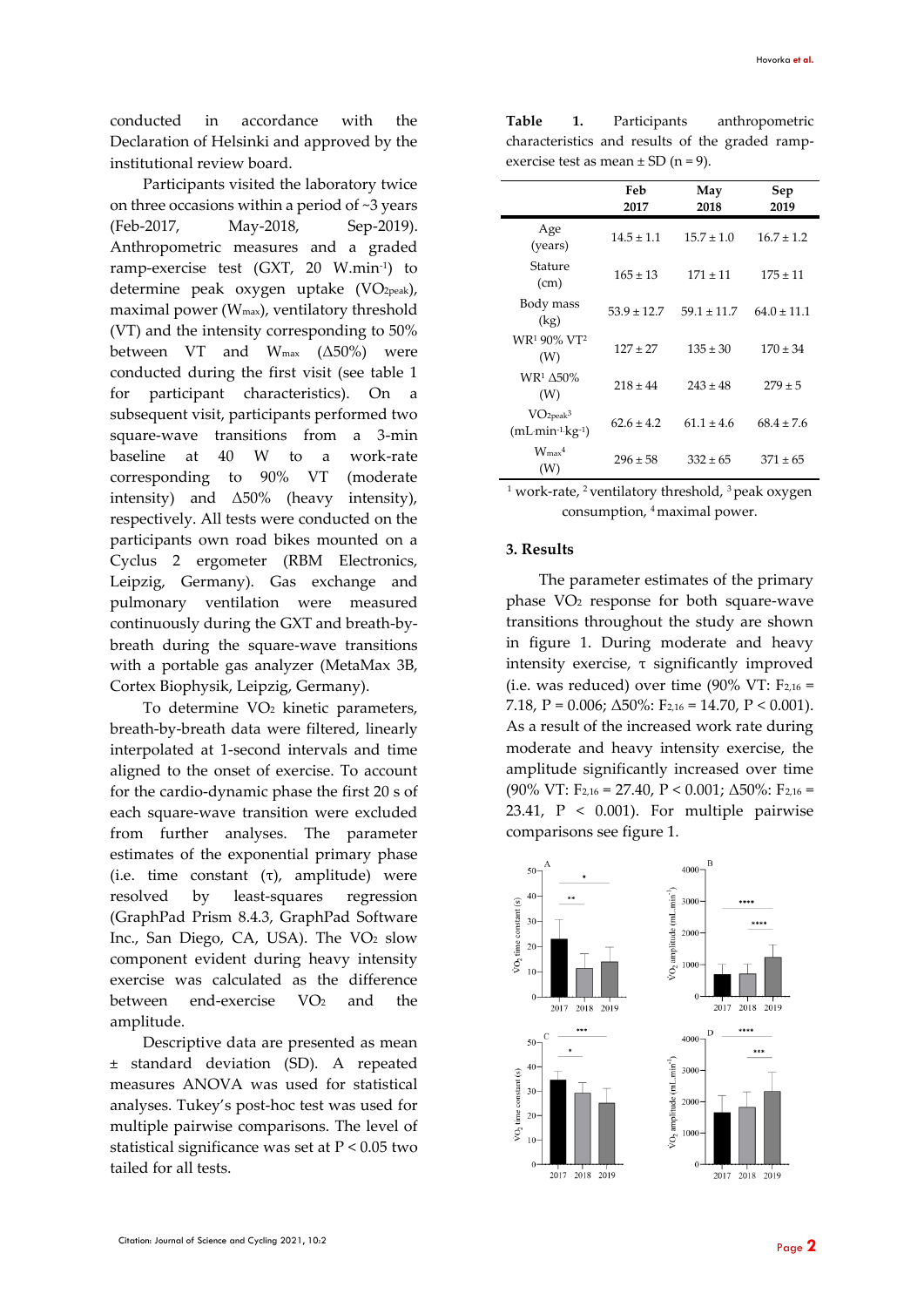**Figure 1.** Primary phase VO<sub>2</sub> time constant (Panel A: 90% VT, Panel C: Δ50%) and amplitude (Panel B: 90% VT, Panel D: Δ50%) throughout the study duration. Tukey's post-hoc test:  $* P < 0.05$ .  $* P <$ 0.01. \*\*\*  $P < 0.001$ . \*\*\*\*  $P < 0.0001$ . VT = ventilatory threshold.

The VO<sup>2</sup> slow component was not significantly affected by time (absolute:  $F_{2,16}$  = 3.34, P = 0.061, relative:  $F_{2,16} = 0.76$ , P = 0.456, see figure 2).



Figure 2. Heavy intensity exercise VO<sub>2</sub> slow component absolute (Panel A) and relative to the amplitude (Panel B) throughout the study duration.

#### **4. Discussion**

The findings of this study are not in line with previous longitudinal and crosssectional studies showing increases of the moderate and/or heavy intensity exercise primary phase  $τ$  and the  $VO<sub>2</sub>$  slow component in untrained individuals with age (i.e. from childhood to adulthood). These previous findings suggest that aging (i.e. from childhood to adulthood) is related with a slowing and augmentation of the primary phase  $τ$  and the  $VO<sub>2</sub>$  slow component, respectively and therefore reduces the potential for oxidative phosphorylation at the onset of exercise (Armstrong & Barker, 2009; Breese et al., 2010; Cooper et al., 1985; Fawkner & Armstrong, 2003; Fawkner & Armstrong, 2004; Fawkner et al., 2002; Leclair et al., 2013; McNarry, 2019; Williams et al., 2001). In contrast, the results of the current investigation suggest that regularly performed endurance training of elite youthcyclists augments the potential for oxidative phosphorylation and reduces the

impairments normally observed with aging. However, these results must be interpreted with caution due to the lack of a control group.

# **5. Practical Applications**

Monitoring the pulmonary VO<sub>2</sub> onkinetics may yield important information about the potential for oxidative phosphorylation at the onset of exercise during the long-term athletic development of youth elite-cyclists.

# **References**

- 1. Armstrong, N., & Barker, A. R. (2009). Oxygen uptake kinetics in children and adolescents: a review. *Pediatric Exercise Science.* 21(2), 210-147. doi:10.1123/pes.21.2.130
- 2. Breese, B. C., Williams, C. A., Barker, A. R., Welsman, J. R., Fawkner, S. G., & Armstrong, N. (2010). Longitudinal changes in the oxygen uptake kinetic response to heavyintensity exercise in 14- to 16-year-old boys. *Pediatric Exercise Science, 22*(1), 69-80. doi:10.1123/pes.22.1.69
- 3. Cooper, D. M., Berry, C., Lamarra, N., & Wasserman, K. (1985). Kinetics of oxygen uptake and heart rate at onset of exercise in children. *Journal of Applied Physiology, 59*(1), 211-217. doi:10.1152/jappl.1985.59.1.211
- 4. Fawkner, S., & Armstrong, N. (2003). Oxygen uptake kinetic response to exercise in children. *Sports Medicine, 33*(9), 651-669. doi:10.2165/00007256-200333090-00002
- 5. Fawkner, S. G., & Armstrong, N. (2004). Longitudinal changes in the kinetic response to heavy-intensity exercise in children. *Journal of Applied Physiology, 97*(2), 460-466. doi:10.1152/japplphysiol.00784.2003
- 6. Fawkner, S. G., Armstrong, N., Potter, C. R., & Welsman, J. R. (2002). Oxygen uptake kinetics in children and adults after the onset of moderate-intensity exercise. *Journal of Sports Sciences, 20*(4), 319-326. doi:10.1080/026404102753576099
- 7. Leclair, E., Berthoin, S., Borel, B., Thevenet, D., Carter, H., Baquet, G., & Mucci, P. (2013). Faster pulmonary oxygen uptake kinetics in children vs adults due to enhancements in oxygen delivery and extraction. *Scandinavian*